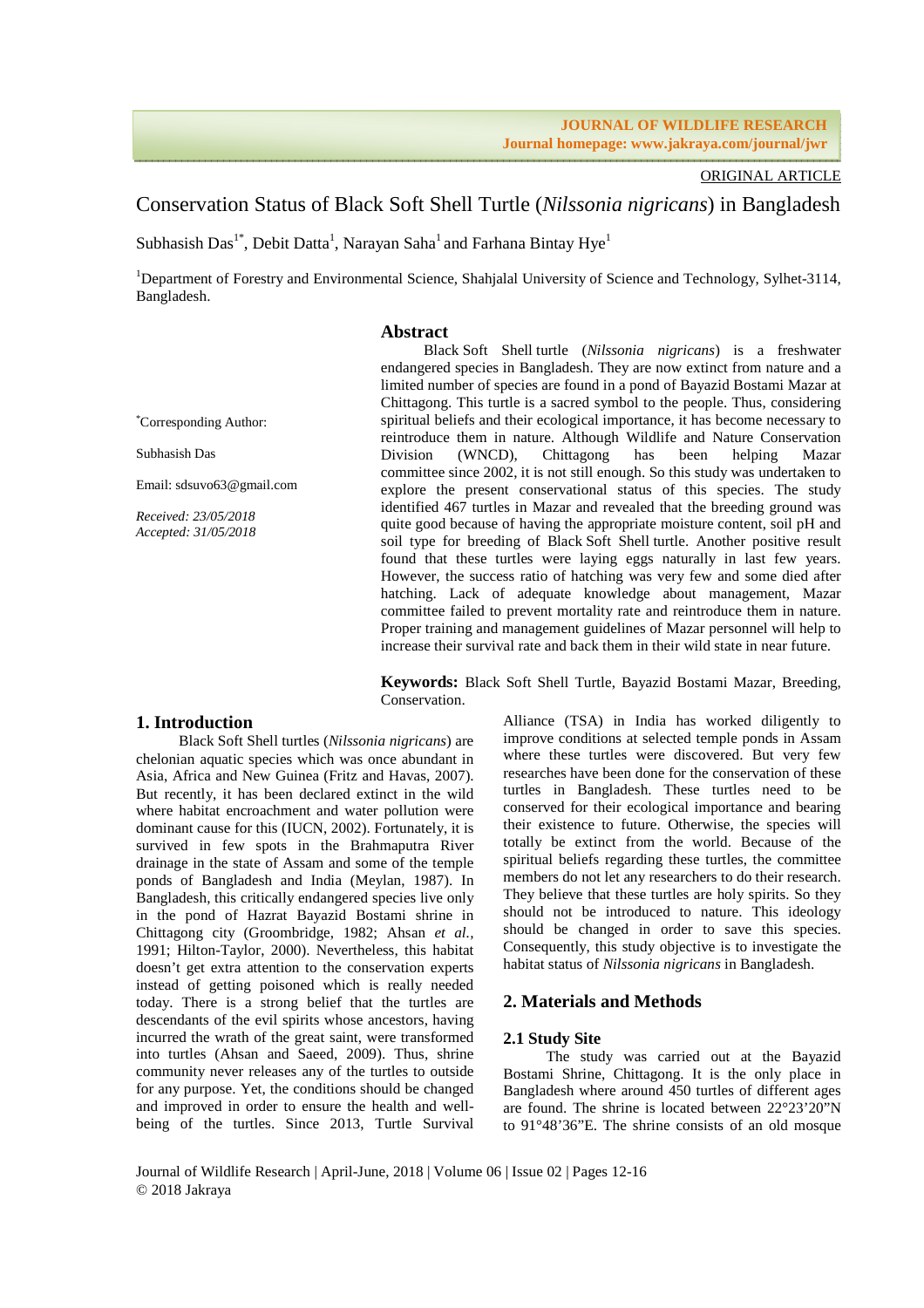and a large pond. The pond is approximately 5800 square meters in size and about 9-10 meter in depth. Basically, three month in a year is winter, while the temperature falls down to 10 to 14 degree Celsius. Yet, the average temperature in the hottest months is  $32^{\circ}$ C and average rainfall is about 740.8 mm. The relative humidity ranges from 5% in February to 88.5% in July (Weather office, Chittagong).

# **2.2 Management of Black Soft Shell Turtle**

The Mazar committee consisting of 31 Khadem which is in charge of the management of the turtles. They look after the turtles and maintain the pond and the breeding ground. Fishing is prohibited in the pond. So the pond is well stocked. Some fishes i.e. carps, salmons are present in a lot of numbers in the pond. No houses are allowed near the Mazar area and a high security is arranged for the pond. In 2006, the pond was poisoned by unknown poachers. The Mazar committee was able to move all the turtles to a safe place. When the water was confirmed to have enough oxygen and is not poisonous anymore by the specialists of WNCD, the turtles were brought back to the pond and security was also increased from then.

#### **2.3 Study Design and Procedure**

A total number of 257 Black Soft Shell Turtle were purposively sampled and caught randomly with the respective factors shell color (black, brownish black, greenish brown), being sex (male, female) (Table 1). The turtles can be differentiated by the color of their shell. The difference age turtles have different shell colors. They are categorized into three age classes according to their shell color. Most of the daytime the turtles stay under water. So in most instances, population estimates were assessed from confirmed, reliable reports and few cases the estimates were assessed by direct evidence. Each turtle was tested only once. The sampled area was measured and soil moisture data were collected two times each during the test period: morning (9.00 am-11.00 am), afternoon (3.00 pm-5.00 pm). These two times period was chosen purposively for the convenience of collecting feeding data since visitors mostly visit to the Mazar on these two times and provide food to the turtles.

Table 1: Age classes according to the shell color

| <b>Black</b>   | Adult            |
|----------------|------------------|
| Brownish black | Sub-adults       |
| Greenish brown | <b>Juveniles</b> |

#### **2.4 Data Collection**

Geographical location was tracked by the GPS. The thermometer was used to measure soil temperature. The study area and pond size were calculated by measuring tape. Moisture content and P<sup>H</sup> meter data were carefully gathered when measuring breeding ground moisture content and P<sup>H</sup>. Data were collected on temperature variation, habitat and food and feeding habit, breeding facilities and other status related to these turtles conservation. Breeding facilities were justified by asking the person in charge from the WNCD named Mohammad Ali. Other information was taken from the Mazar committee office and WNCD. Habitat area of the turtles was calculated by the following formula;

habitat area per turtle = 
$$
\frac{total\ area}{total\ number\ of\ turtles}
$$

#### **2.5 Data Analysis**

Data and results presented in this paper are gleaned from literature, studies, and fieldwork carried out during extensive surveys conducted in the study site. Calculations of the breeding data were analyzed by Microsoft Office Excel. Based on fieldwork, a SWOT analysis was performed in the study shrine to determine their role, strengths, and opportunities to serve as a refuge for this threatened wildlife.

### **3. Results and Discussion**

In 2006, some unknown poachers poisoned the pond water in order to kill the turtles. At that time Khadems along with the help of WNCD managed to save the turtles by moving them from the pond. All the fishes died at that time because of poison. Later the experts managed to change the water from the pond and it took about two months to refresh the water. When the experts confirmed that the oxygen level in the water was suitable for the turtles then the turtles were brought back. Now the management committee is working together with the WNCD for the conservation of these turtles. These turtles must be conserved as they are the last remaining individuals in the earth.

#### **3.1 Number of Turtles**

According to the senior Khadem, the number was last counted in 2006 when the pond was poisoned. After that, they have never been counted. But from the last six years counting of hatchlings, it seems that the number is increasing every year. Though the turtles lay about 400-450 eggs per year only a few eggs hatch among them.

The (Table 2) shows that the number of eggs hatched is increasing every year. Though the data of 2012 and 2013 could not be found, the amount of 2014 shows the gradual increase of the hatchlings. From the table, it is sure that the number of turtles should be about 700-750. But according to WNCD, the number is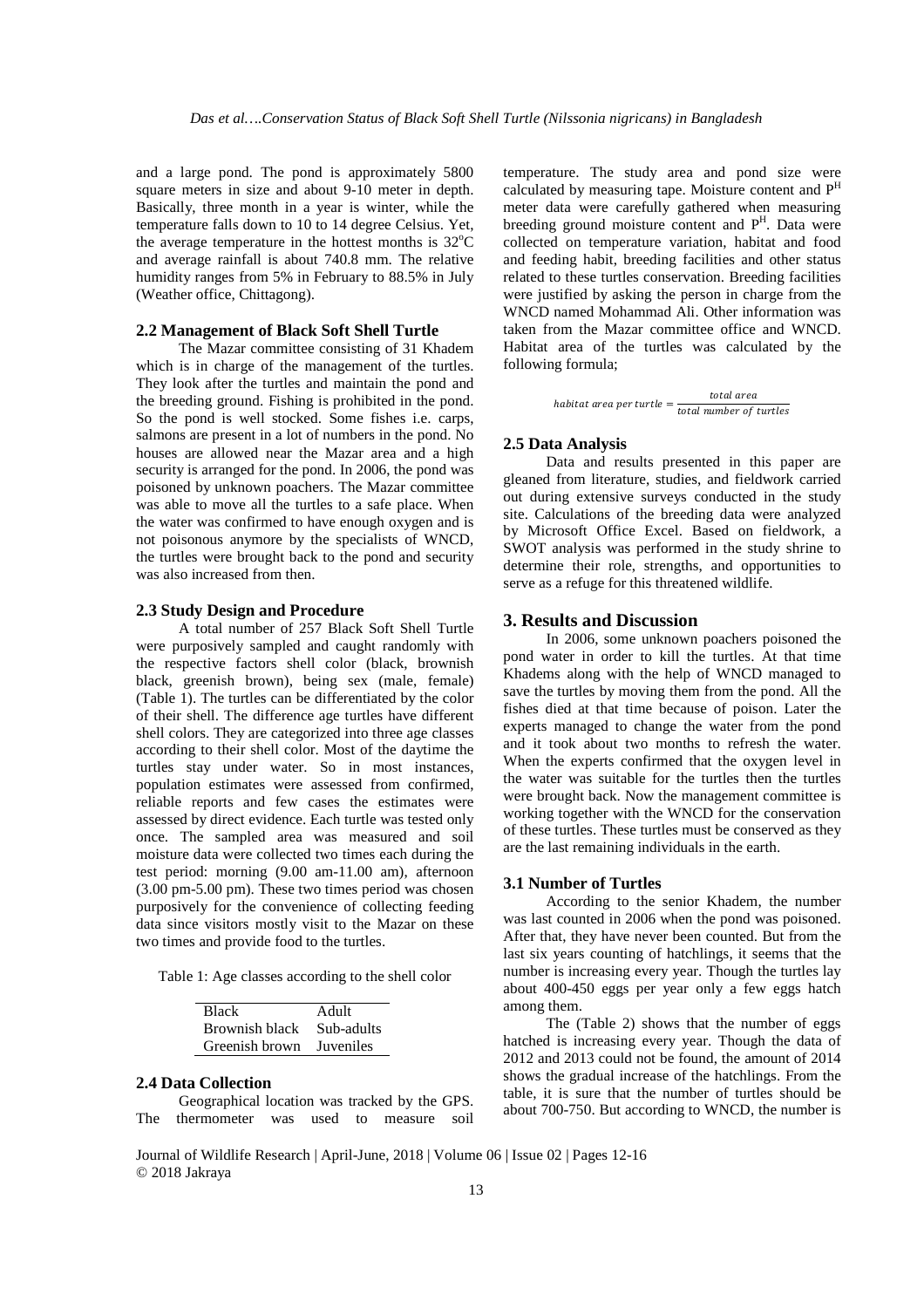around 500. A research study of SA Mukul *et al.*  (2012) shows that in 2012 the number of turtles was around 400. But in my study, the number increased to around 500. It is a good sign that the number is increasing.

Table 2: Soil type, moisture content, and pH of breeding ground

| Soil type      | Moisture content |            |
|----------------|------------------|------------|
|                | (% )             |            |
| Sandy to sandy | 35.8             | 7.5        |
| loamy          |                  | (alkaline) |

# **3.2 Habitat**

The pond is the only habitat for the turtles. The pond is about 61.27m in width and 94.60m in length. The present area per turtle is:

Total area of the pond  $=(61.27\times94.60)$  sq. m.  $= 5796.142$  sq. m.

$$
are a perturtle = \frac{\text{total area}}{\text{total number of turtles}}
$$

$$
= (5796.142/500) \text{ sq. m.}
$$

$$
= 11.59 \text{ sq. m.}
$$

From the calculation, it is conceived that each turtle gets 11.59 sq. m. the area as their territory. But (Fig 1) shows that the number is increasing every year. So if this continues in near future, the territorial area for the turtles will be decreased. So the area needs to be increased and conservation is needed for that.





# **3.3 Breeding Ground**

The breeding ground is situated in a corner of the Mazar. The size of the ground is 300 sq. m. (Table 2) shows the soil properties of the breeding ground of turtles. And Mohammad Ali who is looking after the turtles confirmed that sandy to the sandy loamy soil is perfect for the breeding of these species. The soil pH should not exceed 8 (alkaline). The moisture content of

the soil should be in between  $35(m^3)$  to  $37(m^3)$ . In my study, it is confirmed that the breeding ground is perfect for the breeding of the turtles (Fig 2).



Fig 2: *Nilssonia nigricans* is known as "Mazari".



Fig 3: The Breeding ground of *Nilssonia nigricans.* 



Fig 4: Hazrat Bayazid Bostami Shrine pond (One and only habitat of *Nilssonia nigricans* in Bangladesh).

### **3.4 Feeding**

From (Table 3), it is clearly shown that as the turtles don't need to eat every day, the feeding depends on age. The juvenile turtles need a lot of food. So they need to be fed every day. Adults do not eat every day. They need to be fed 3 or 4 times per week (tortoise trust).

# **3.5 Basking, Shading and Nesting Facilities**

Basking, shading and nesting facilities are important for the turtles. If adequate facilities are not available, turtles will die. These facilities need to be improved in the shrine (Table 4).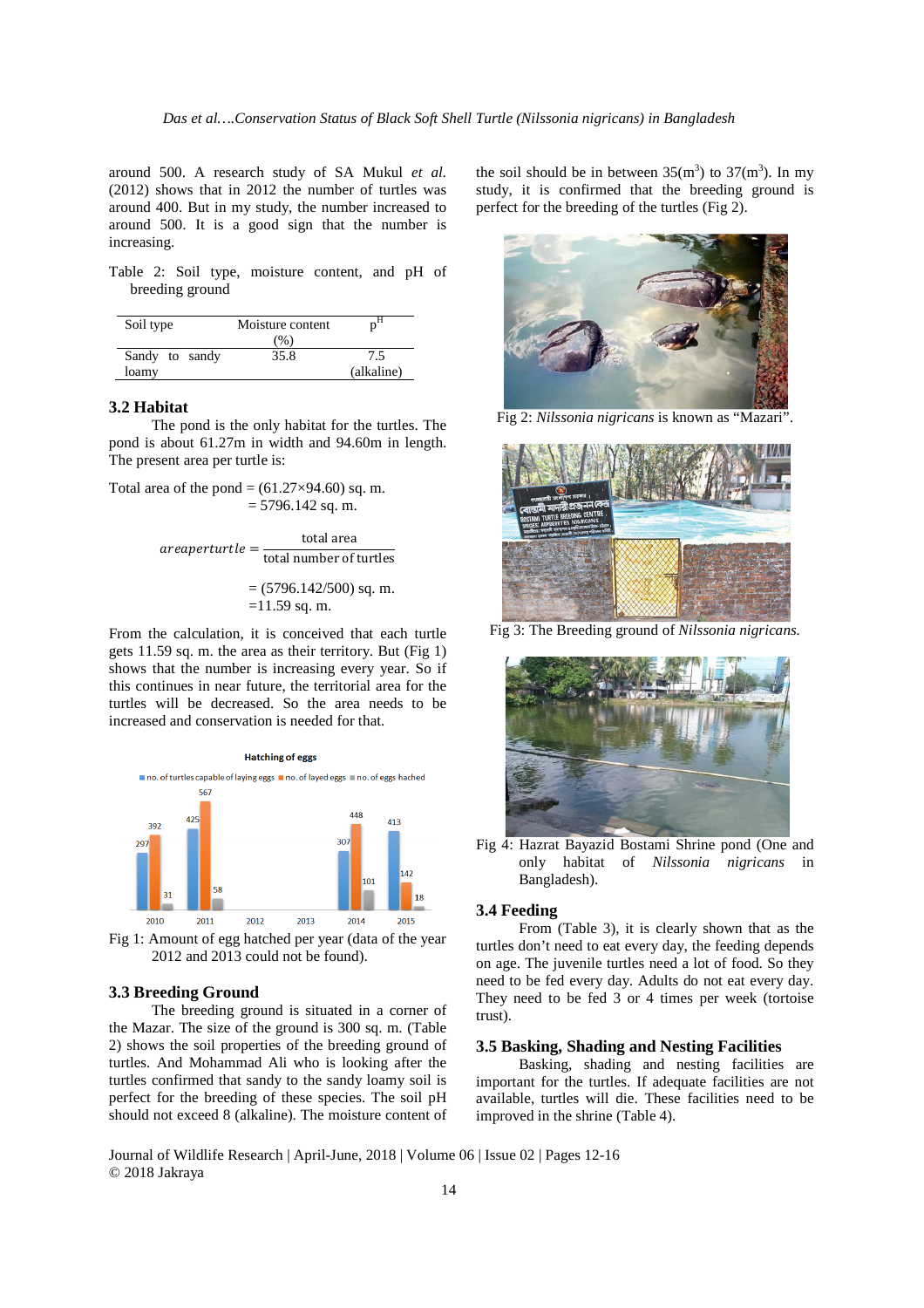| Location        | Feeding materials                              | Amount given per turtle Amount need Feeding<br>per week |                         | feed<br>to<br>turtle per week | per | time |
|-----------------|------------------------------------------------|---------------------------------------------------------|-------------------------|-------------------------------|-----|------|
|                 |                                                | <b>Visitors</b>                                         | Management<br>committee |                               |     |      |
| Bayazid         | Buns, rice, fruits are given by                | $1 - 1.5$                                               | $1 - 1.5$ kg            | $\approx$                     |     | Any  |
| bostami shrine, | the visitors. Naturally fish and               | kg                                                      |                         |                               |     | time |
| Chittagong      | underwater plants are also a<br>source of food |                                                         |                         |                               |     |      |

Table 3: Feeding analysis of the captivity

Table 4: Basking, shading and nesting facilities

| Location              | Basking facilities Shading facilities |                                                                                                            | <b>Nesting</b><br>facilities | <b>Cleanliness</b>                                              |
|-----------------------|---------------------------------------|------------------------------------------------------------------------------------------------------------|------------------------------|-----------------------------------------------------------------|
| shrine,<br>Chittagong | used<br><b>1S</b><br>basking          | Bayazid bostami Edge of the pond Poor. A few trees Not<br>for surrounding the pond available<br>give shade |                              | Sides of the pond are not<br>so clean. But the pond is<br>clean |

# **3.6 SWOT Analysis**

#### **3.6.1 Strength**

- a) Conserve biodiversity at the species level
- b) Adequate food and care
- c) Sustainability (funds, maintenance)

# **3.6.2 Weakness**

- a) Unscientific management
- b) Overfeeding causes negative effects on fertility etc.
- c) Repeated disturbances by visitors

#### **3.6.3 Opportunities**

- a) An alternative option for conserving biodiversity
- b) Local support
- c) Increased monitoring and care is possible due to the financial efficacy

### **References**

- Ahsan *et al.* (1991). Observations on *Aspideretes nigricans*, a semi-domesticated endemic turtle from eastern Bangladesh. *Amphibia-Reptilia*, 12: 131-136.
- Ahsan MF and Saeed MA (2009). Bostami turtle no longer endemic only to Bangladesh*. Tigerpaper (Bangkok),*  36(2): 29-32.
- Fritz U and Peter H (2007). "Checklist of Chelonians of the World". *Vertebrate Zoology*, 57(2): 311.
- Groombridge B (1982). The IUCN Amphibia-Reptilia Red Data Book. Part 1. Testudines, Crocodylia, Rhynchocephalia. Gland: IUCN.
- Hilton-Taylor C (2000). IUCN red list of threatened species. Gland and Cambridge: IUCN.

# **3.6.4 Threats**

- a) Changes in human belief
- b) Limited habitat area

### **4. Conclusion**

Conservation of Black Soft Shell turtle *(Nilssonia nigricans*) is needed as it is an important component of the ecosystem and plays a pivotal role in the food chain. Positive habitat environment of black Soft Shell turtle (Mazari) eradicates its immediate possibility of extinction. Instead of this study formulate a new concern to create similar habitat into natural environment so that turtle can go back to their past state and reproduce naturally to create their niche in ecosystem again. And proper management with intensive care will facilitate its conservation and minimize its threats from being lost. What's more, it will also meet the needs of the spiritual beliefs and ecological balance.

http://myfwc.com/wildlifehabitats/profiles/reptiles-

andamphibians/reptiles/turtles/freshwater-turtles/ Access date: 31/10/2015.

- http://news.bbc.co.uk/2/hi/south\_asia/3709059.stm Access date: 31/10/2015.
- http://nytts.org/proceedings/sarker.htm/ Access date: 31/10/2015.
- http://whitleyaward.org/winners/conservation-of-fresh-waterturtles-of-mahanadi/Access date: 31/10/2015.
- http://www.diffen.com/difference/Tortoise\_vs\_Turtle Access date: 31/10/2015.
- http://www.iucnredlist.org/details/2173/0.